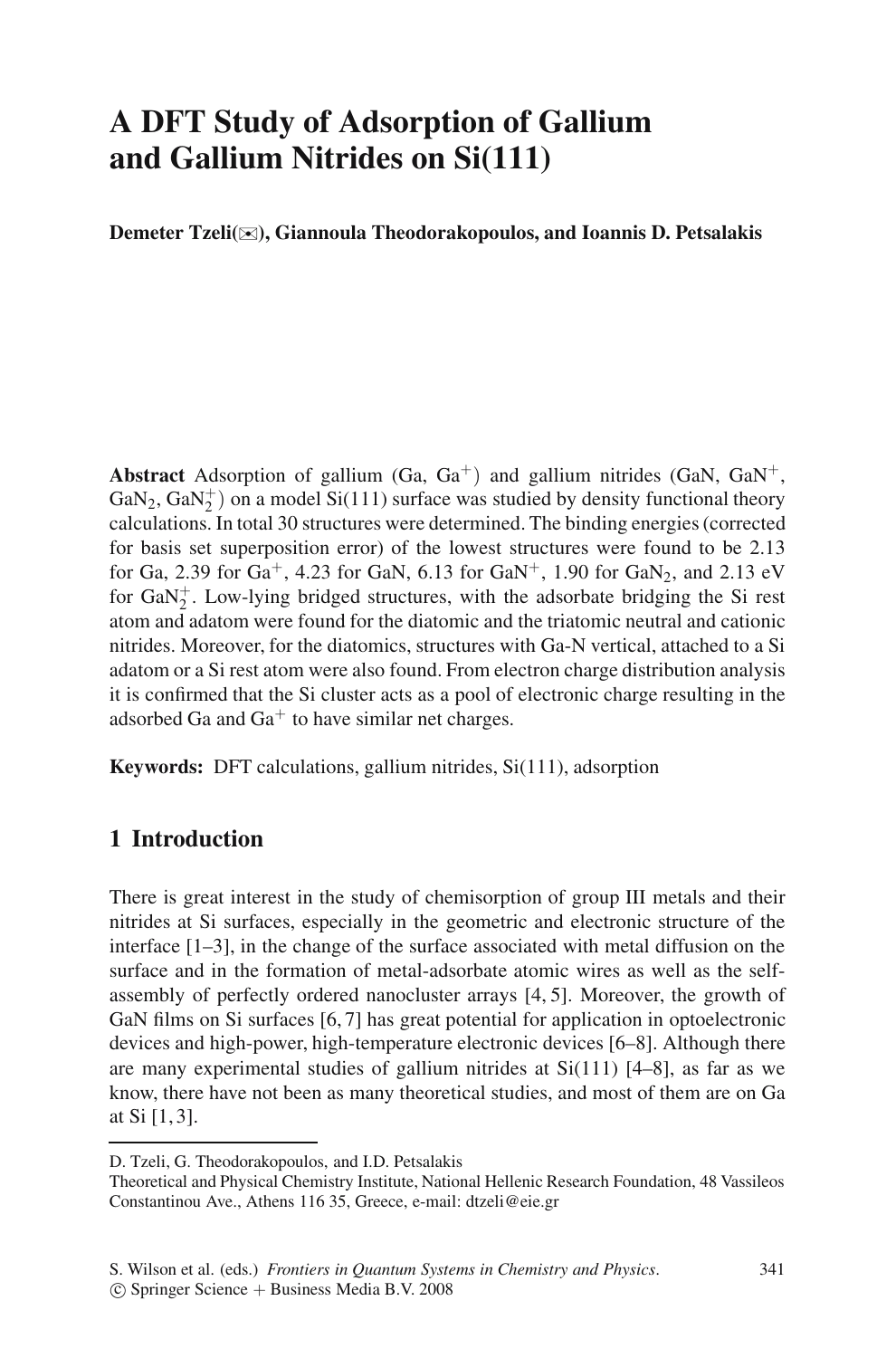The present work is a continuation of our previous study of chemisorbed structures of gallium (Ga, Ga<sup>+</sup>) and gallium nitrides (GaN, GaN<sup>+</sup>, GaN<sub>2</sub>, GaN<sup>+</sup><sub>2</sub>) on  $Si(111)$  using density functional theory (DFT) calculations and a  $Si<sub>26</sub>H<sub>22</sub>$  model of the Si(111) surface [9]. In the present work more structures are presented and the distribution of the electron charges is analyzed confirming that the Si cluster acts as a pool of electronic charge resulting in the adsorbed Ga and  $Ga<sup>+</sup>$  to have similar net charges for all three neutral or charged adsorbates.

#### **2 Computational Approach**

Chemisorbed structures of Ga,  $Ga^+$ ,  $GaN$ ,  $GaN^+$ ,  $GaN_2$ , and  $GaN_2^+$ , at Si (111) are calculated at a 5-layer one-rest one-adatom  $(1R-1A)$  cluster model of  $Si(111)$  (see Fig. 1) constructed as before [9, 10] using the dimer-adatom-stacking fault (DAS) structure [11] and the LEED data of Tong et al. [12] for the Si(111) reconstructed surface. Hydrogen atoms (white spheres in Fig. 1) have been added to terminate the 26-Si atom cluster (grey spheres  $\equiv$  Si) at the sides as well as below the lowest Si level, while the adatom and rest atom are left with one dangling bond each, i.e., one unpaired electron.

Preliminary calculations were carried out on parts of the structures of interest in order to determine an adequate combination of functional and basis set. The diatomic GaN,  $GaN^+$ , SiGa, and SiN and triatomic GaNSi,  $GaN_2$  and  $GaN_2^+$  molecules were investigated using different kinds of basis sets such as LANL2DZ,  $6-31+$ ,  $6-31(d)$ ,  $6-311+G(2df)$ , DGDZVP and functionals such as B3LYP, UB3PW91, UPBEPBE and LSDA. The results were compared with available experimental values and existing medium or high quality calculations in the literature. In the case of the GaSi and GaNSi molecules, where there is no theoretical or experimental work in the literature, calculations were carried out employing the second and fourth order perturbation theory (MP2, MP2(full), MP4) and the coupled cluster technique  $CCSD(T)$ , combined with the augmented correlation-consistent basis aug-cc–pVTZ [9]. Calculations on the  $Si(111)$  cluster were done using the LANL2DZ, 6-31+, 6-31(d), and DGDZVP basis sets and the B3LYP functional.

Thus, we concluded that the best and computationally tolerable (since the systems studied have about 50 atoms) combination of functional and basis set for



**Fig. 1** 5-layer one-rest one-adatom (1R-1A) cluster model of Si(111)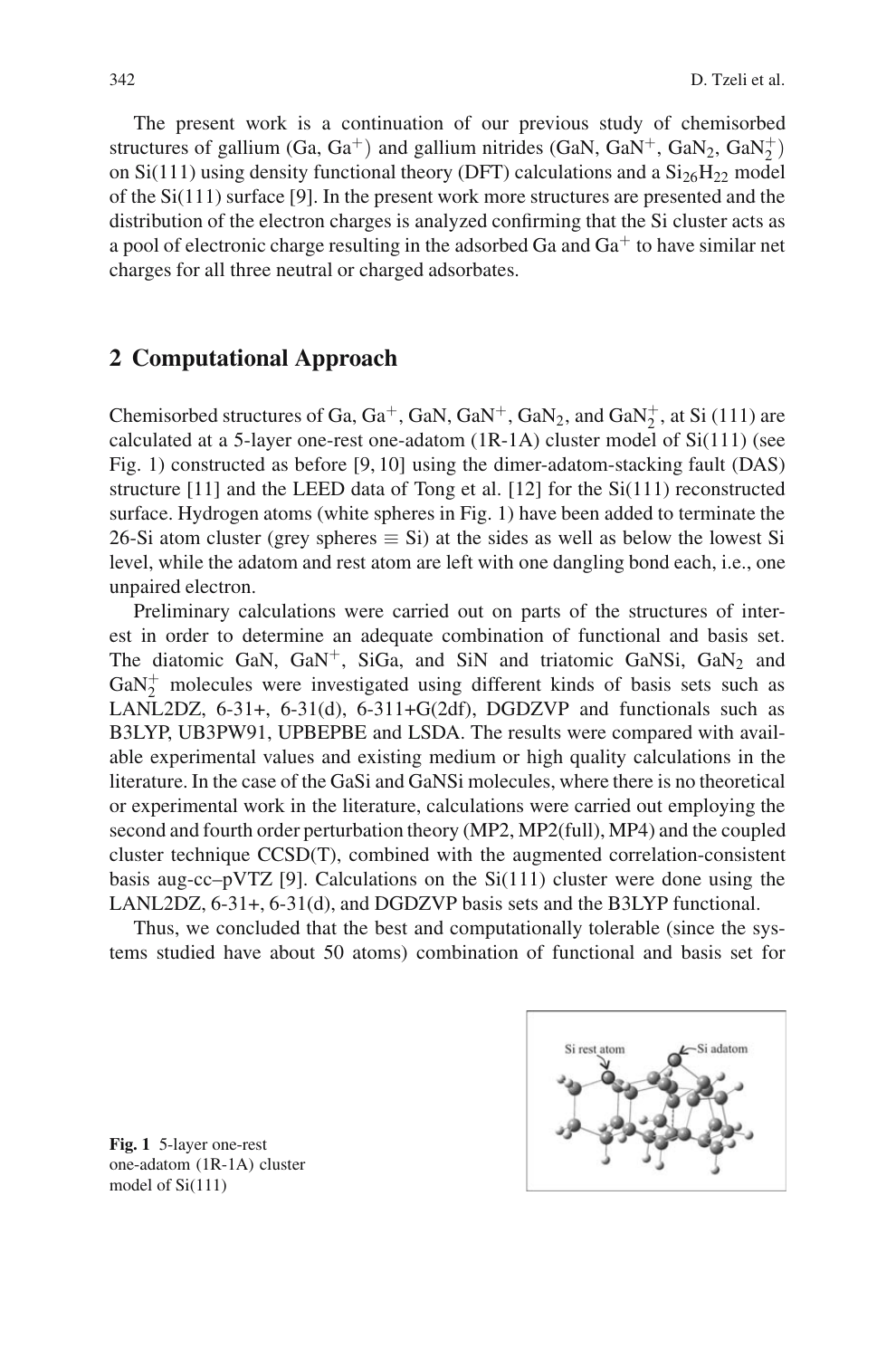diatomics and triatomics and consequently for the chemisorbed gallium nitrides on  $Si(111)$  is the B3LYP/DGDZVP. B3LYP is a DFT functional using Becke's three parameter gradient corrected functional [13] with the gradient corrected correlation of Lee et al. [14]. The DGDZVP basis set is a double-zeta valence plus polarization, i.e.,  $[3s2p1d_N/4s3p1d_{Si}/5s4p2d_{Ga}$  [15].

Employing the B3LYP/DGDZVP technique the electronic and geometric structures of chemisorbed gallium (Ga,  $Ga^{+}$ ) and gallium nitrides (GaN,  $Ga^{+}$ ), GaN<sub>2</sub>, GaN<sub>2</sub><sup>+</sup>) on the 5-layer 1R-1A cluster (cf. Fig. 1) were investigated. Three chemisorbed structures for each of Ga-Si(111); four for  $Ga^+$ -Si(111); eight for GaN-Si(111); six for GaN<sup>+</sup>-Si(111); two for GaN<sub>2</sub>-Si(111); and seven for GaN<sub>2</sub><sup>+</sup>  $Si(111)$  were determined by energy optimization with respect to the coordinates of the Si rest and Si adatom as well as those of the adsorbed species. The remaining cluster was kept fixed in order to retain the Si(111) surface structure.

For all stable geometries, binding energy (BE) and the corrected values with respect to the basis set superposition error  $(BE_{\text{BSSE}})$  [16] of each species on the surface were calculated. All calculations were done using the Gaussian 03 program package [17].

### **3 Results and Discussion**

The structures which were calculated for Ga- and  $Ga^+$ -Si(111) are given in Fig. 2, for GaN- and GaN<sup>+</sup>-Si(111) in Fig. 3, and for GaN<sub>2</sub>- and GaN<sub>2</sub><sup>+</sup>-Si(111) in Fig. 4. The minima which have been determined are labeled by 2 characters followed by the name of the adsorbed species. The first character is refers to the spin multiplicity, and the second to the geometric structure. E.g., **2a-Ga**, means that the minimum



**Fig. 2** Four structures of Ga-Si(111) and Ga<sup>+</sup>-Si(111)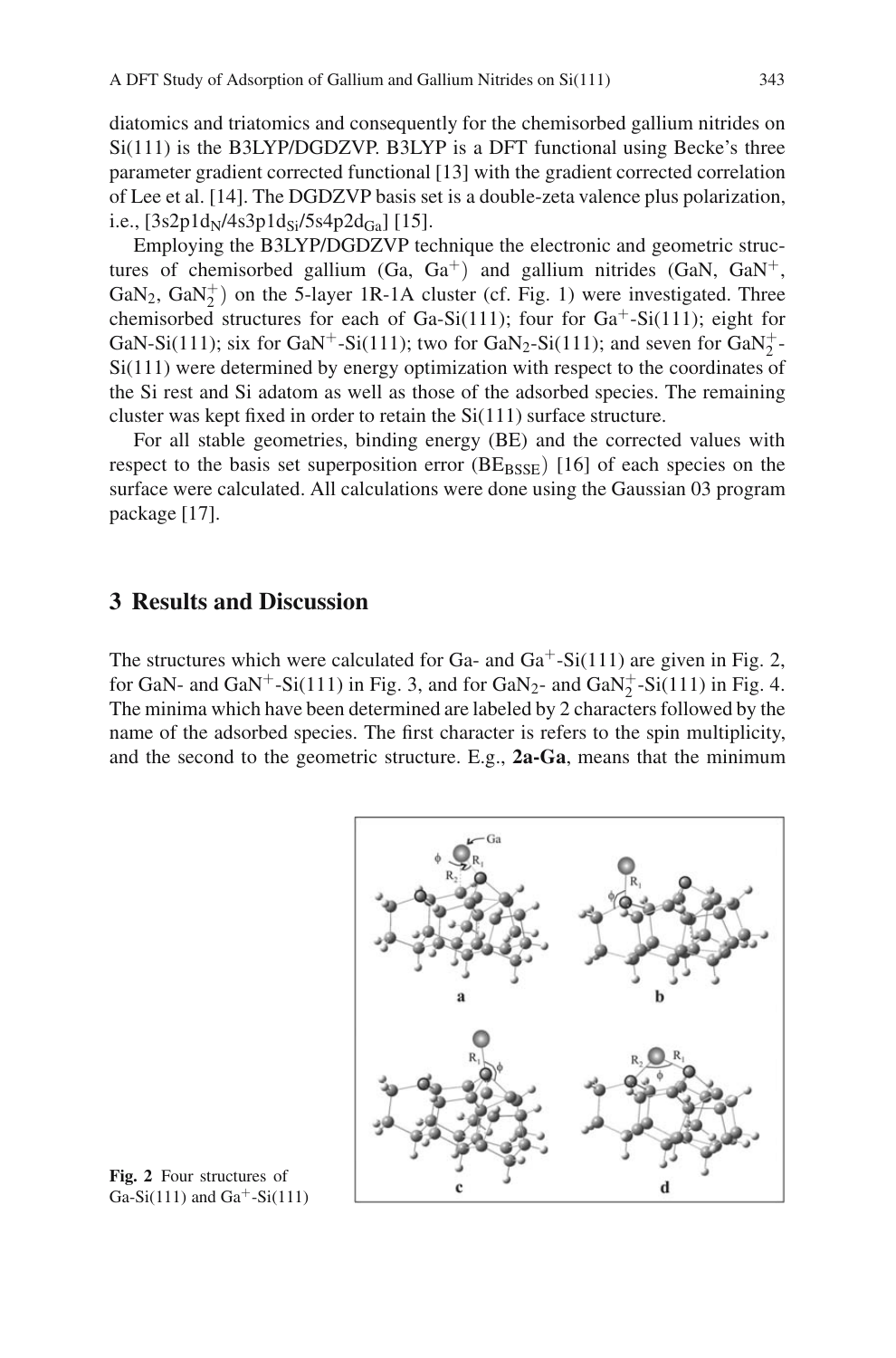

**Fig. 3** Six structures of GaN-Si(111) and GaN<sup>+</sup>-Si(111)



**Fig. 4** Four structures of  $GaN_2-Si(111)$  and  $GaN_2^+$ -Si(111)

is a doublet corresponding to the **a** structure shown in Fig. 2 of the Ga-Si(111) cluster. The geometry, the binding energy and the natural population analysis of the structures determined are given in Table 1 for Ga- and Ga+-Si(111), in Table 2 for GaN- and GaN<sup>+</sup>-Si(111), and in Tables 3 and 4 for GaN<sub>2</sub>- and GaN<sub>2</sub><sup>+</sup>-Si(111).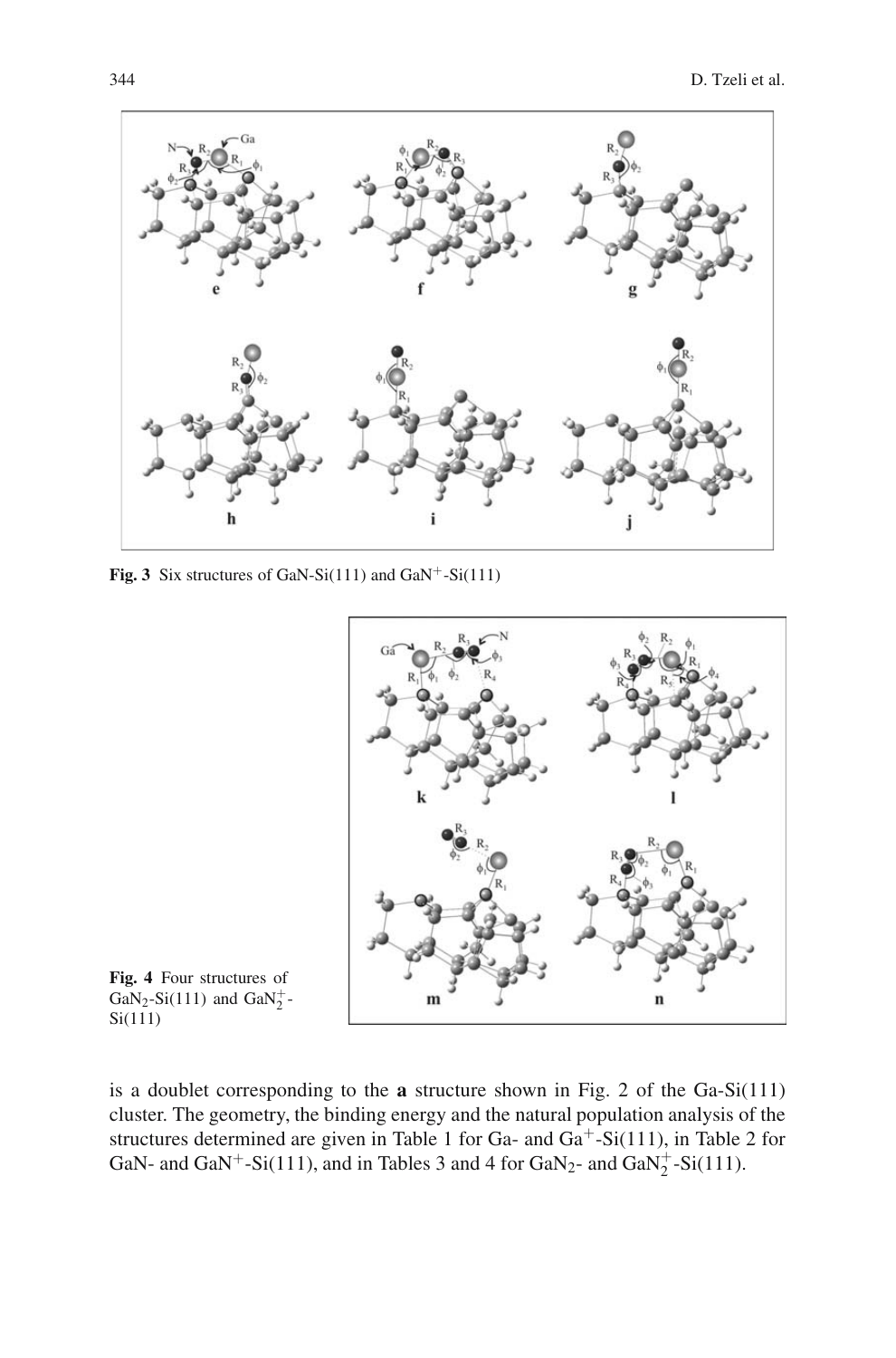| <b>Structures</b> | $R_1$ | R <sub>2</sub> | $\phi$ | $BE(BE_{BSSE})$ | Si-rest | Si-adat | Ga      |
|-------------------|-------|----------------|--------|-----------------|---------|---------|---------|
| Si(111)           |       |                |        |                 | $+0.08$ | $+0.22$ |         |
| $2a-Ga$           | 2.55  | 2.91           | 56     | 2.16(2.13)      | $+0.06$ | $-0.21$ | $+0.59$ |
| $2b-Ga$           | 2.62  |                | 122    | 2.15(2.10)      | $-0.57$ | $+0.20$ | $+0.63$ |
| $2c$ -Ga          | 2.58  |                | 141    | 1.72(1.69)      | $+0.06$ | $-0.42$ | $+0.65$ |
| $3b-Ga^+$         | 2.66  |                | 103    | 2.43(2.39)      | $-0.59$ | $+0.30$ | $+0.67$ |
| $3d-Ga^+$         | 2.79  | 2.73           | 107    | 2.35(2.27)      | $-0.33$ | $-0.04$ | $+0.79$ |
| $3c-Ga^+$         | 2.63  |                | 140    | 1.95(1.90)      | $+0.06$ | $-0.35$ | $+0.83$ |
| $1d-Ga^+$         | 2.65  | 1.69           | 111    | 1.88(1.81)      | $-0.27$ | $-0.08$ | $+0.84$ |

**Table 1** Geometry (bond distance R in  $\hat{A}$ , angle  $\phi$  in degrees), binding energies BE and corrected values for BSSE BE $_{\rm BSSE}$  in eV and net charges of the Ga-Si(111) and Ga<sup>+</sup>-Si(111) structures

**Table 2** Geometry (bond distance R in Å, angle  $\phi$  in degrees), binding energies BE and corrected values for BSSE BE $_{\rm BSSE}$  in eV and net charges of the GaN-Si(111) and GaN<sup>+</sup>-Si(111) structures

| <b>Structures</b>     | $R_1$ | $R_2$      | $R_3$ | $\phi_1$ | $\phi_2$ | $BE(BE_{BSSE})$ | Si-rest | Si-adat | Ga      | N       |
|-----------------------|-------|------------|-------|----------|----------|-----------------|---------|---------|---------|---------|
| Si(111)               |       |            |       |          |          |                 | $+0.08$ | $+0.22$ |         |         |
| $GaN(X^3\Sigma^-)$    |       | 2.046      |       |          |          |                 |         |         | $+0.66$ | $-0.66$ |
| $GaN(A^3\Pi)$         |       | 1.884      |       |          |          |                 |         |         | $+0.75$ | $-0.75$ |
| 3e-GaN                | 2.50  | 1.78       | 1.73  | 133      | 119      | 4.32(4.23)      | $+0.75$ | $-0.16$ | $+1.14$ | $-1.65$ |
| 3f-GaN                | 2.47  | 1.77       | 1.73  | 143      | 106      | 4.10(3.95)      | $-0.30$ | $+0.86$ | $+1.27$ | $-1.63$ |
| 1e-GaN                | 2.48  | 1.78       | 1.74  | 137      | 117      | 3.98(3.89)      | $+0.74$ | $-0.16$ | $+1.18$ | $-1.64$ |
| $3g-GaN$              |       | 1.89       | 1.70  |          | 161      | 3.93(3.84)      | $+0.73$ | $+0.22$ | $+0.77$ | $-1.46$ |
| 3h-GaN                |       | 1.85       | 1.63  |          | 159      | 3.79(3.70)      | $+0.09$ | $+0.96$ | $+0.78$ | $-1.71$ |
| 1f-GaN                | 2.47  | 1.77       | 1.73  | 143      | 107      | 3.78(3.64)      | $-0.30$ | $+0.86$ | $+1.27$ | $-1.62$ |
| 3i-GaN                | 2.40  | 1.78       |       | 179      |          | 1.72(1.62)      | $-0.39$ | $+0.18$ | $+1.10$ | $-0.89$ |
| $3j-GaN$              | 2.41  | 1.78       |       | 179      |          | 1.50(1.41)      | $+0.09$ | $-0.21$ | $+0.97$ | $-1.68$ |
| $GaN^+(X^4\Sigma^-)$  |       | 2.740      |       |          |          |                 |         |         | $+0.99$ | $+0.01$ |
| $\text{GaN}^+(^2\Pi)$ |       | 1.872      |       |          |          |                 |         |         | $+1.39$ | $-0.39$ |
| $4g-GaN$ <sup>+</sup> |       | 1.90       | 1.70  |          | 161      | 6.19(6.13)      | $+0.69$ | $+0.32$ | $+0.84$ | $-1.46$ |
| $2f-GaN$ <sup>+</sup> | 2.45  | 1.78       | 1.71  | 138      | 112      | 6.12(6.00)      | $-0.29$ | $+0.89$ | $+1.31$ | $-1.62$ |
| $2e-GaN^+$            | 2.51  | 1.78       | 1.74  | 133      | 119      | 5.96(5.81)      | $+0.73$ | $-0.14$ | $+1.24$ | $-1.61$ |
| $2h-GaN$ <sup>+</sup> |       | 1.95       | 1.66  |          | 164      | 5.73(5.66)      | $+0.10$ | $+0.84$ | $+0.85$ | $-1.44$ |
| $4i-GaN^+$            |       | metastable |       |          |          |                 |         |         |         |         |
| $4j-GaN^+$            |       | metastable |       |          |          |                 |         |         |         |         |

### *3.1 Ga-Si(111) and Ga+-Si(111)*

Four geometric structures, **a**, **b**, **c** and **d** (see Fig. 2), were examined with doublet and quartet spin symmetry for the Ga-Si(111) cluster and singlet and triplet spin symmetry for the  $Ga^+$ -Si(111) cluster. The geometry, the binding energy and the natural population analysis of only the lowest lying structures are given in Table 1.

The lowest minimum of Ga-Si(111), (**2a-Ga**), has the Ga atom connected to Si adatom. Moreover, Ga is directly above a 2nd layer Si atom, adjacent to the adatom. The BSSE corrected binding energy of adsorbed Ga is  $BE_{BSSE} = 2.13$  (2a-Ga), 2.10 (**2b-Ga**) and 1.69 (**2c-Ga**) eV. The natural population analysis shows that the Si surface pulls electron charge from the Ga atom, leaving Ga with a positive partial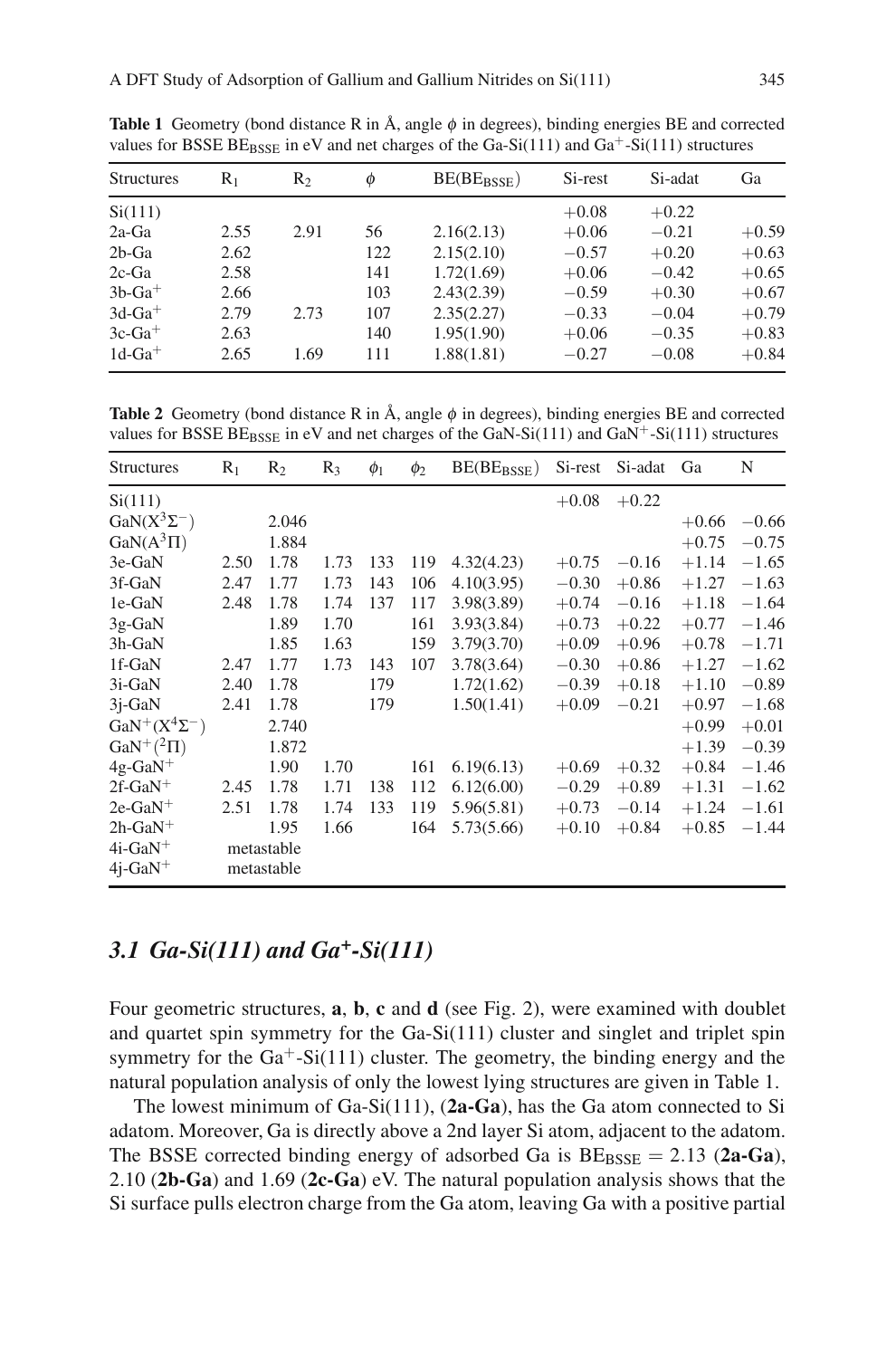charge of  $+0.59$  to  $+0.65$  electrons, in the different structures. In all cases the Si atom connected to the Ga atom has a negative charge and the most negative charge, −0.57 electrons, is found on the Si rest atom of the **2b-Ga** structure.

The lowest  $3b-Ga^+$  structure of  $Ga^+$ -Si(111) has  $Ga^+$  connected to the Si rest atom. The BSSE corrected binding energy of adsorbed  $Ga^+$  is  $BE_{BSSE} = 2.39$  (3b-**Ga**+), 2.27 (**3d-Ga**+), 1.90 (**3c-Ga**+) and 1.81 (**1d-Ga**+) eV. Minima **3d-Ga**<sup>+</sup> and **1d-Ga**<sup>+</sup> have the same structure but different spin multiplicity with the triplet being lower by 0.5 eV, see Table 1. The natural population analysis shows that the Si surface transfers electron charge to  $Ga^+$ , and as a result the adsorbed  $Ga^+$  has a positive partial charge of  $+0.67$  to  $+0.84$ , rather than  $+1$ . In all cases the Si atom connected to  $Ga<sup>+</sup>$  cation has a negative charge and the most negative charge is found on the Si rest atom of the **3b-Ga**<sup>+</sup> structure, <sup>−</sup>0.59 as in the case of the **2b-Ga** of the Ga-Si(111). Hence, the partial charges on Ga and  $Ga<sup>+</sup>$  are very similar, with the surface withdrawing from Ga or providing to  $Ga^+$  electron charge, while the Si rest and Si adatoms have negative charges  $-0.21$  to  $-0.59$ .

#### *3.2 GaN-Si(111) and GaN+-Si(111)*

Six geometric structures, **e**, **f**, **g**, **h**, **i**, and **j** (see Fig. 3), were calculated with singlet and triplet spin symmetry for GaN-Si(111) and doublet and quartet spin symmetry for  $GaN^+$ -Si(111). The geometry, the binding energy and the natural population analysis of the lowest lying structures are given in Table 2.

Eight local minima (**3e-GaN**, **3f-GaN**, **1e-GaN**, **3g-GaN**, **3h-GaN**, **1f-GaN**, **3i-GaN**, and **3j-GaN**) have been determined for adsorbed GaN. In the lowest minimum (**3e-GaN**) Ga is connected to Si adatom and N to the rest atom, and in **3f-GaN**, the GaN molecule is connected the opposite way. The BE<sub>BSSE</sub> with respect to Si(111) + GaN(*X*3Σ−) are calculated at 4.23 (**3e-GaN**) and 3.95 eV (**3f-GaN**). Structures **1e-GaN** and **1f-GaN** have a  $BE<sub>BSSE</sub>$  about 0.3 eV smaller than the corresponding triplet structures. The geometries of **3e-GaN**, **3f-GaN**, **1e-GaN**, and **1f-GaN** minima are similar (cf. Table 2). In the remaining four structures GaN is nearly perpendicular to the surface with the N atom attached to either the Si-rest atom or to the Si adatom in **3g-GaN** and **3h-GaN**, respectively, while in **3i-GaN** and **3j-GaN** the Ga atom is attached to the Si-rest atom or to the Si adatom, respectively. The  $BE_{BSSE}$  of  $3g-GaN$  is 3.84 and of  $3h-GaN$  3.70 eV larger about 2 eV than the BE<sub>BSSE</sub> value of 3i-GaN and 3j-GaN.

The lowest minimum of the GaN<sup>+</sup>-Si(111) cluster,  $4g-GaN^+$ , has the adsorbed GaN<sup>+</sup> with N attached to the Si rest atom with  $BE_{BSSE} = 6.13$  eV with respect to Si(111) cluster + GaN<sup>+</sup>( $X$ <sup>4</sup> $\Sigma$ <sup>-</sup>); while in the second minimum 2f-GaN<sup>+</sup>, the GaN<sup>+</sup> forms a bridge between the Si rest and adatom with a  $BE_{BSSE} = 6.00$  eV. These two minima lie very closely. The next two minima have a BE<sub>BSSE</sub> value of 5.81 (2e-**GaN**+) and 5.66 (**2h-GaN**+) eV. The vertical structures with Ga atom connected to Si (**4i-GaN**<sup>+</sup> and **4j-GaN**+) are higher in energy by <sup>∼</sup>2.5 eV above **4g-GaN**<sup>+</sup> but they are not stable because they can easily changeover to a bridged structure.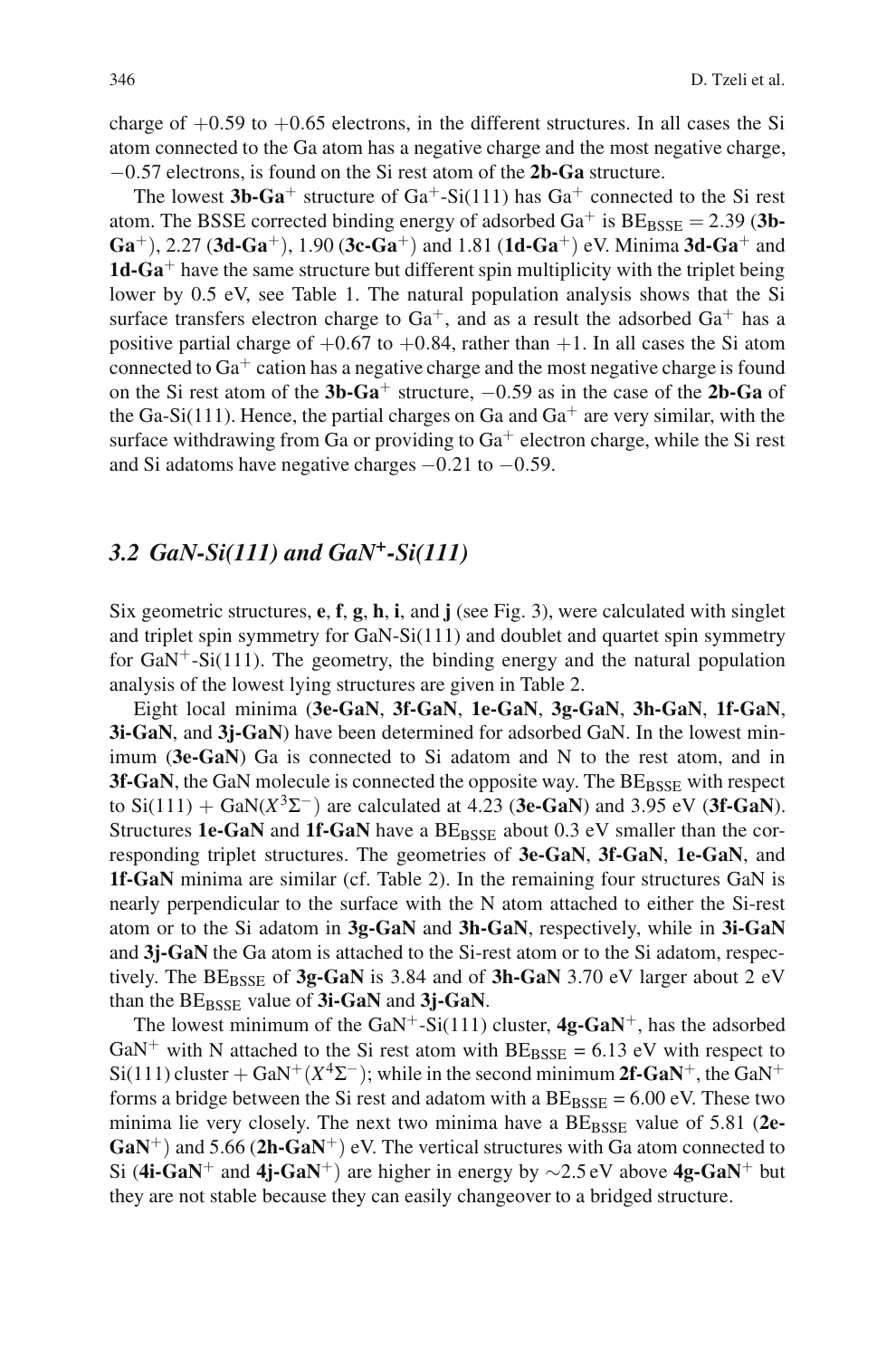In all 14 species calculated for adsorbed GaN and  $GaN^+$ , the Ga-N bond distance is significantly smaller than in the free diatomic GaN and  $GaN^+$  systems. This is consistent with the transfer of electronic charge from the surface to GaN and  $GaN^+$ with the result that adsorbed GaN and GaN<sup>+</sup> resemble free diatomic GaN<sup>-</sup>, which was calculated to have a shorter bond than the neutral by  $0.25 \text{ Å}$  [18]. It appears that the same adsorbed GaN species is found in all the adsorbed structures calculated. This is consistent with the net charges on the Ga and N atoms in these structures, where N atom practically the same net charge obtains in all structures about  $-1.6$ with the exception of  $3i-GaN$  while for Ga and  $Ga<sup>+</sup>$  the net charge ranges from  $+0.8$  (when the Ga is not attached to Si(111)) to between  $+1.0$  and  $+1.3$  (when the Ga is attached to  $Si(111)$ ). The above results show that the surface acts as a pool of electronic charge, (as in the case of adsorbed Ga and Ga<sup>+</sup> cf. Sect. 3.1 and Table 1) providing the required electronic charge to give nearly the same Ga-N adsorbed species in both cases, see Table 2. Furthermore, the significant shortening of the internuclear distance in adsorbed GaN and  $GaN^+$  at  $Si(111)$ , as compared to the free diatomic systems, makes this case a counter example to the general expectation that upon adsorption, the binding within the adsorbate is weakened, as, for example, is the case of adsorption of halobenzenes at  $Si(111)$  [10], where the C–X bond weakens and breaks.

# *3.3 GaN***2***-Si(111) and GaN+* **<sup>2</sup>***-Si(111)*

Four geometric structures, **k**, **l**, **m** and **n** (see Fig. 4), were calculated with doublet and quartet spin symmetry for the  $GaN_2-Si(111)$  cluster and singlet and triplet spin symmetry for the GaN<sup> $+$ </sup>-Si(111) cluster. The geometry of the lowest energy structures is given in Table 3 while their binding energy and the natural population analysis are given in Table 4.

Two local minima of the chemisorbed  $GaN<sub>2</sub>$  molecule are found, with the adsorbate occupying bridging positions over the Si rest and Si adatom. Structure **2k-GaN**<sub>2</sub>, has the outer N atom of  $GaN<sub>2</sub>$  just barely connected to the Si adatom, while structure **2l-GaN**2, has the outer N atom tightly connected to the rest atom and its Ga interacts with a lower-layer Si atom, adjacent to the adatom (as in **2a-Ga**), see Tables 1 and 3. The  $BE_{BSSE}$  of  $2k-GaN_2$  and  $2l-GaN_2$  with respect to Ga+N<sub>2</sub>+Si(111) are 1.98 and 1.62 eV, respectively. It should be noted that both structures are higher in energy than the lowest adsorbed Ga atom structure (**2a-Ga**), thus they are metastable structures (with respect to adsorbed Ga at Si plus free  $N_2)$  [9].

In all local minima  $(3k-GaN_2^+, 3l-GaN_2^+, 3l'-GaN_2^+, 3n-GaN_2^+, 1l-GaN_2^+,$  and **1n-GaN**<sup> $+$ </sup> of chemisorbed Ga $\bar{N}_2^+$  with the exception of **3m-GaN**<sup> $+$ </sup> the cation bridges over the Si adatom and Si rest atom. In the lowest energy structure, **3k-** $\text{GaN}_2^+$ ,  $\text{Ga}^+$  is connected to the rest atom, while in the other six structures  $\text{Ga}^+$  is connected to the adatom. The  $BE_{BSSE}$  of  $3k-GaN<sub>2</sub><sup>+</sup>$  is 2.13 eV with respect to the separated Si cluster and GaN<sub>2</sub><sup>+</sup> and 2.45 eV with respect to Si cluster +  $Ga^+$  + N<sub>2</sub>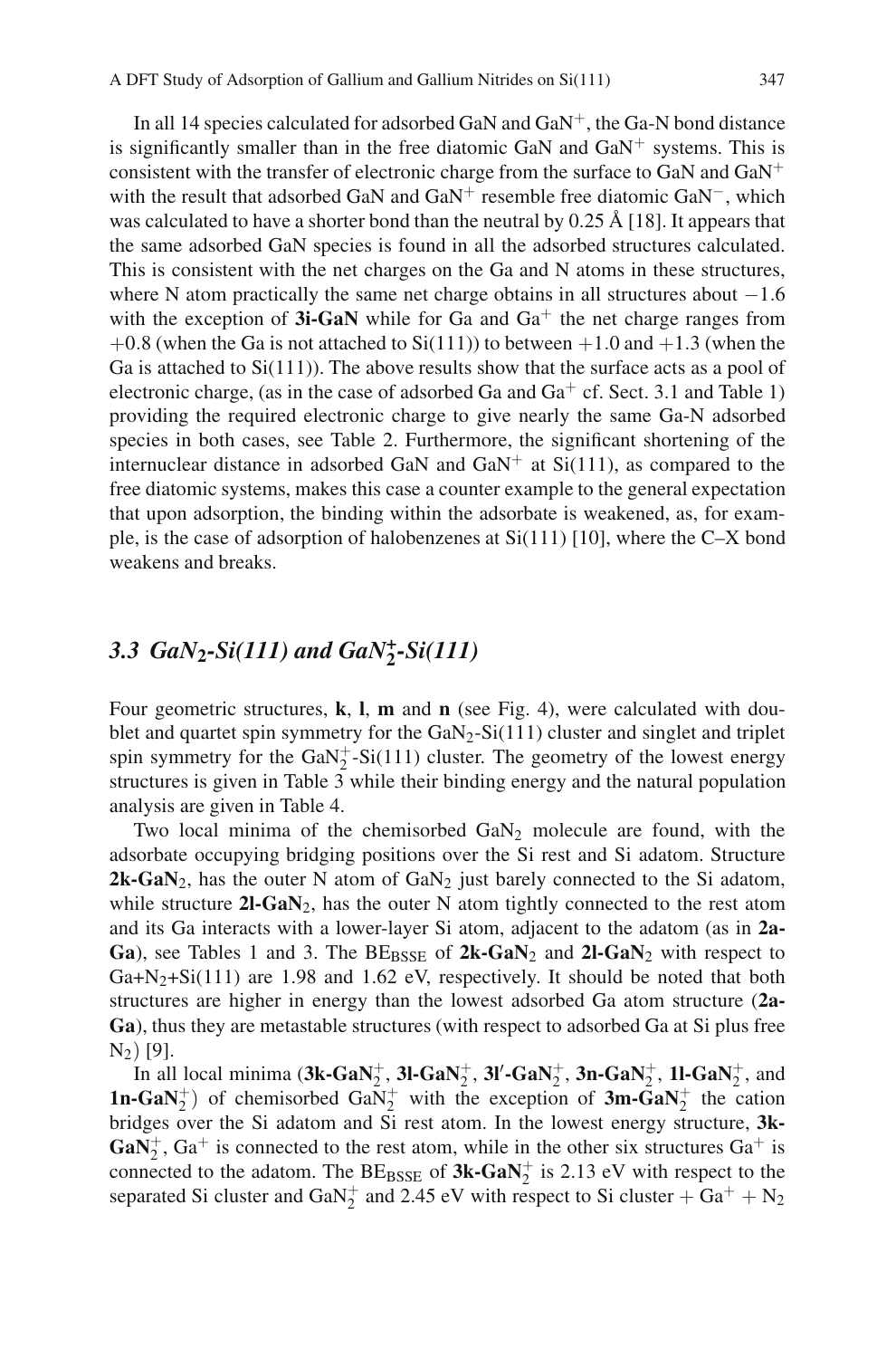| <b>Structures</b>                       | $R_1$ | R <sub>2</sub> | $R_3$ | $R_4$ | $R_5$ | $\phi_1$ | $\phi_2$ | $\phi_3$ | $\phi_4$ |
|-----------------------------------------|-------|----------------|-------|-------|-------|----------|----------|----------|----------|
| $GaN_2(X^2\Pi)$                         |       | 2.447          |       |       |       |          |          |          |          |
| $2k-GaN2$                               | 2.61  | 2.89           | 1.11  | 3.34  |       | 94       | 148      | 99       |          |
| $2l$ -GaN <sub>2</sub>                  | 2.59  | 2.74           | 1.18  | 1.93  | 3.00  | 90       | 146      | 128      | 55       |
| $\text{GaN}_2^+ (\text{ X}^4 \Sigma^-)$ |       | 2.798          |       |       |       |          |          |          |          |
| $3k-GaN_2$ <sup>+</sup>                 | 2.67  | 3.54           | 1.11  | 3.75  |       | 106      | 168      | 82       |          |
| $3m-GaN2$ <sup>+</sup>                  | 2.65  | 3.04           | 1.11  |       |       | 92       | 175      |          |          |
| $31-GaN2$ <sup>+</sup>                  | 2.56  | 4.19           | 1.11  | 2.00  | 2.95  | 79       | 86       | 179      | 56       |
| $3l'$ -GaN $_2^+$                       | 2.73  | 2.55           | 1.17  | 1.91  | 3.36  | 92       | 149      | 133      | 47       |
| $3n-GaN2$ <sup>+</sup>                  | 2.56  | 3.32           | 1.12  | 1.95  |       | 102      | 111      | 172      |          |
| $11-GaN2$ <sup>+</sup>                  | 2.56  | 4.74           | 1.11  | 2.00  | 3.19  | 102      | 107      | 174      | 52       |
| $1n-GaN_2$ <sup>+</sup>                 | 2.66  | 3.73           | 1.11  | 3.07  |       | 75       | 141      | 139      |          |

**Table 3** Geometry (bond distance R in Å, angle  $\phi$  in degrees) of the GaN<sub>2</sub>-Si(111) and GaN<sub>2</sub><sup>-</sup> Si(111) structures

**Table 4** Binding energies BE and corrected values for BSSE BE<sub>BSSE</sub> in eV [BE(BE<sub>BSSE</sub>) with respect to  $\text{GaN}_2$ - or  $\text{GaN}_2^+$ -Si(111) and  $\text{BE1}(\text{BE1}_{\text{BSSE}})$  with respect to  $\text{Ga}$  or  $\text{Ga}^+$  + N<sub>2</sub>-Si(111)] and net charges of the  $Ga\bar{N}_2$ -Si(111) and  $Ga\bar{N}_2^+$ -Si(111) structures

| <b>Structures</b>                       | BE(BE <sub>BSSE</sub> ) | $BE1(BE1_{BSSE})$ | Si-rest | Si-adat | Ga      | N       | N       |
|-----------------------------------------|-------------------------|-------------------|---------|---------|---------|---------|---------|
| Si(111)                                 |                         |                   | $+0.08$ | $+0.22$ |         |         |         |
| $\text{GaN}_2(X^2\Pi)$                  |                         |                   |         |         | $+0.18$ | $-0.21$ | $+0.03$ |
| $2k-GaN2$                               | 1.96(1.90)              | 2.10(1.98)        | $-0.56$ | $+0.19$ | $+0.60$ | $-0.02$ | $+0.05$ |
| $2l$ -GaN <sub>2</sub>                  | 1.64(1.53)              | 1.78(1.62)        | $+0.42$ | $-0.19$ | $+0.58$ | $-0.10$ | $-0.37$ |
| $\text{GaN}_2^+ (\text{ X}^4 \Sigma^-)$ |                         |                   |         |         | $+0.98$ | $-0.14$ | $+0.16$ |
| $3k-GaN_2$ <sup>+</sup>                 | 2.19(2.13)              | 2.47(2.45)        | $-0.60$ | $+0.27$ | $+0.68$ | $-0.01$ | $+0.04$ |
| $3m-GaN2$ <sup>+</sup>                  | 1.94(1.91)              | 2.23(2.20)        | $+0.07$ | $-0.37$ | $+0.76$ | $-0.06$ | $+0.08$ |
| $3l$ -GaN <sub>2</sub> <sup>+</sup>     | 1.69(1.52)              | 1.98(1.78)        | $+0.35$ | $-0.22$ | $+0.63$ | $-0.10$ | $+0.24$ |
| $31'$ - GaN $_2^+$                      | 1.61(1.51)              | 1.90(1.74)        | $+0.40$ | $-0.16$ | $+0.72$ | $-0.07$ | $-0.26$ |
| $3n - GaN2$ <sup>+</sup>                | 1.60(1.47)              | 1.89(1.71)        | $+0.36$ | $-0.40$ | $+0.66$ | $+0.17$ | $-0.13$ |
| 11- $GaN2$ <sup>+</sup>                 | 1.35(1.23)              | 1.64(1.50)        | $+0.36$ | $-0.30$ | $+0.69$ | $+0.24$ | $-0.09$ |
| 1n- $GaN_2$ <sup>+</sup>                | 1.30(1.23)              | 1.58(1.55)        | $+0.28$ | $-0.42$ | $+0.73$ | $+0.04$ | $+0.01$ |

species, which is larger than the binding energy of adsorbed  $Ga<sup>+</sup>$  (structure **3b-GaN**<sup> $+$ </sup>). Structures **3k-GaN**<sup> $+$ </sup> and **3l'-GaN**<sup> $+$ </sup> of GaN<sup> $+$ </sup>-Si(111) resemble **2k-** $GaN_2$  and  $2l-GaN_2$  of  $GaN_2-Si(111)$ , while the rest five minima are found only for the cation. In  $3l'$ - $GaN_2^+$ ,  $GaN_2^+$  is more tightly connected to Si-rest and Si adatom, but it is more strained compared to the free  $GaN_2^+$  cation, which favours a linear  $Ga^+$ -N-N geometry.

Structure  $3m-GaN<sub>2</sub><sup>+</sup>$  is an open structure where a  $GaN<sub>2</sub><sup>+</sup>$  molecule is connected to the Si adatom with a  $BE_{BSSE} = 1.91$  eV and a  $BE_{BSSE} = 2.20$  eV with respect to  $Ga^{+} + N_{2} + Si(111)$ .

In some minima such as  $3l$ - $GaN_2^+$  the  $Ga^{+...}N$  distances are long, thus, there is only a slight interaction between  $Ga^+$  and  $N_2$ , but they are both stabilized through the Si surface. Moreover, in all  $I-GaN<sub>2</sub><sup>+</sup>$  (3l, 3l', and 1l) structures the Ga atom is connected to the Si adatom and it is directly above a 2nd layer Si atom.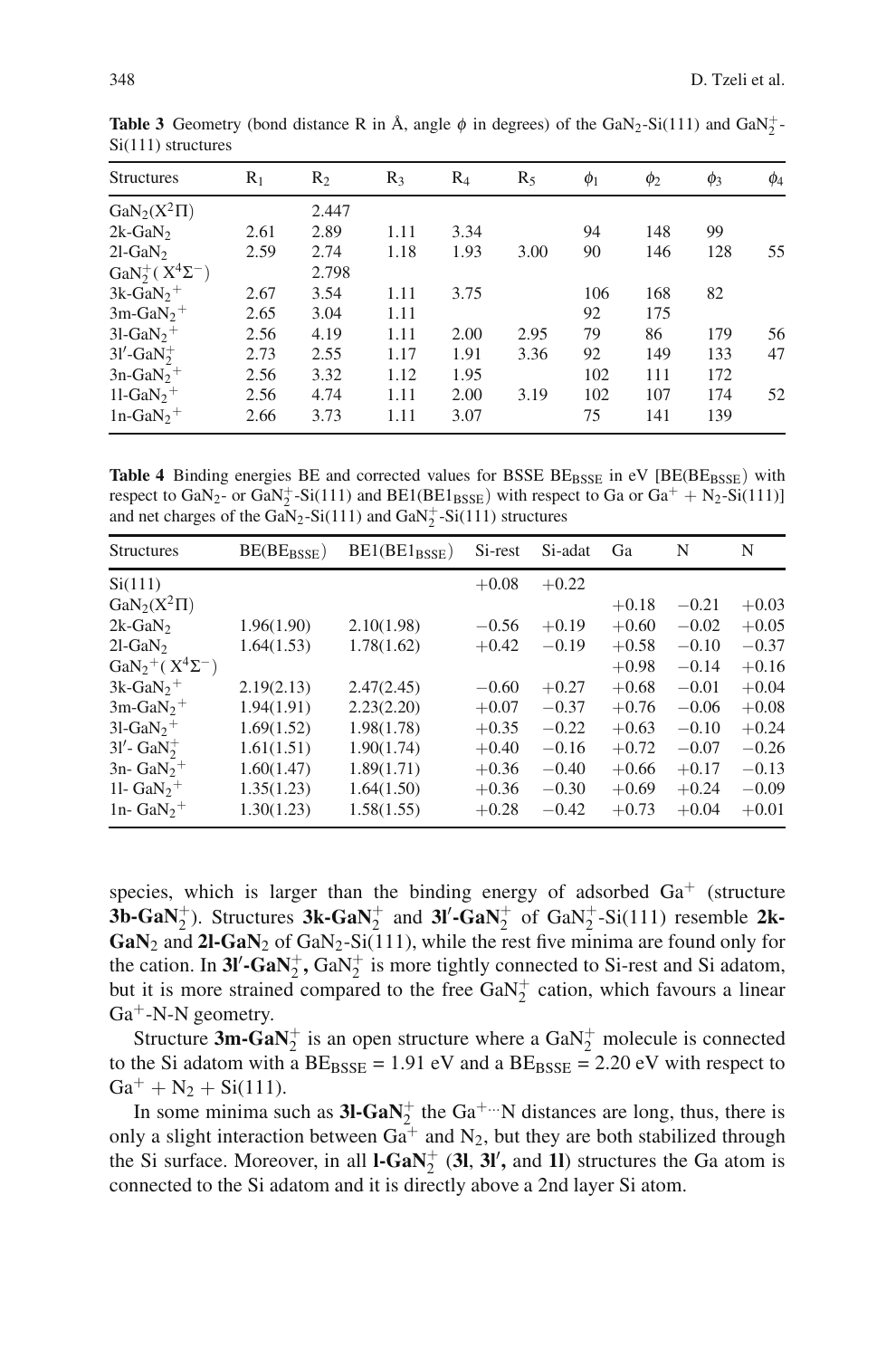As in the case of adsorbed Ga and  $Ga^+$  (cf. Table 1) or GaN and  $GaN^+$  (cf. Table 2), the Ga and  $Ga^+$  of the triatomic adsorbed species have similar net charge  $(+0.58 \text{ to } +0.76)$  showing that the surface acts as a pool of electron charge (see Table 4).

Finally, it should be noted that the  $Ga^+$  of the adsorbed  $GaN_2^+$ , which forms a weak bond with the  $N_2$ , results in the stabilization of the  $N_2$  molecule on the surface, which would not occur otherwise. This is consistent with our calculations on the adsorption of  $N_2$  on Si(111) which yielded only unbound metastable structures with slight barriers to dissociation [9].

#### **4 Remarks and Conclusions**

The electronic and geometric structures of gallium  $(Ga, Ga<sup>+</sup>)$  and gallium nitrides  $(GaN, GaN^{+}, GaN_{2}, GaN^{+}_{2})$  adsorbed on  $Si(111)$  were studied by DFT calculations. A 5-layer 1R-1A Si cluster model of the  $Si(111)$  surface, terminated with H atoms was used. Three stable structures were determined for adsorbed Ga, four for  $Ga<sup>+</sup>$ , eight for GaN, six for  $GaN<sup>+</sup>$ , two for  $GaN<sub>2</sub>$  and seven for  $GaN<sub>2</sub><sup>+</sup>$ . The binding energies to the Si surface (corrected for basis set superposition error) of the lowest structures were found to be 2.13 for Ga, 2.39 for  $Ga<sup>+</sup>$ , 4.23 for GaN, 6.13 for GaN<sup>+</sup>, 1.90 for GaN<sub>2</sub>, and 2.13 eV for GaN<sub>2</sub><sup>+</sup>. The diatomic neutral and cationic nitrides form low lying bridged structures, with the adsorbate bridging between the Si rest atom and Si adatom, as well as structures with only one bond with the surface and the molecular axis nearly perpendicular to the surface. The triatomic adsorbates form mostly bridged structures. The geometry as well as the electron population analysis of the adsorbed species and of the Si rest atom and Si adatom demonstrate the equivalence of bonding in the neutral and charged structures indicating that the charge can be drawn from or delivered to the surface as required to make the adsorbates studied have similar charges. Of course, there exist differences in the corresponding binding energies of the adsorbed neutral and cationic species, since the zero of the energy (i.e. the dissociation products) are quite different.

**Acknowledgements** Financial support has been provided by the Greek General Secretariat for Research and Technology through a Greece-Slovakia collaboration program (GGET-764).

### **References**

- 1. T. Thundat, S. M. Mohapatra, B. N. Dev, W. M. Gibson, and T. P. Das, *J. Vac. Sci. Technol.* **6**, 681 (1998).
- 2. S. Tang, A. J. Freeman, Y. Qian, G. E. Franklin, and M. J. Bedzyk, *Phys. Rev. B* **51**, 1593 (1995).
- 3. S.-F. Tsay, M.-H. Tsai, M. Y. Lai, and Y. L. Wang, Phys. Rev. B **61**, 2699 (2000).
- 4. J. Cechal, M. Kolíbal, P. Kostelníc, and T. Šikola, *J. Phys.: Condens. Matter* 19, 016011 (2007).